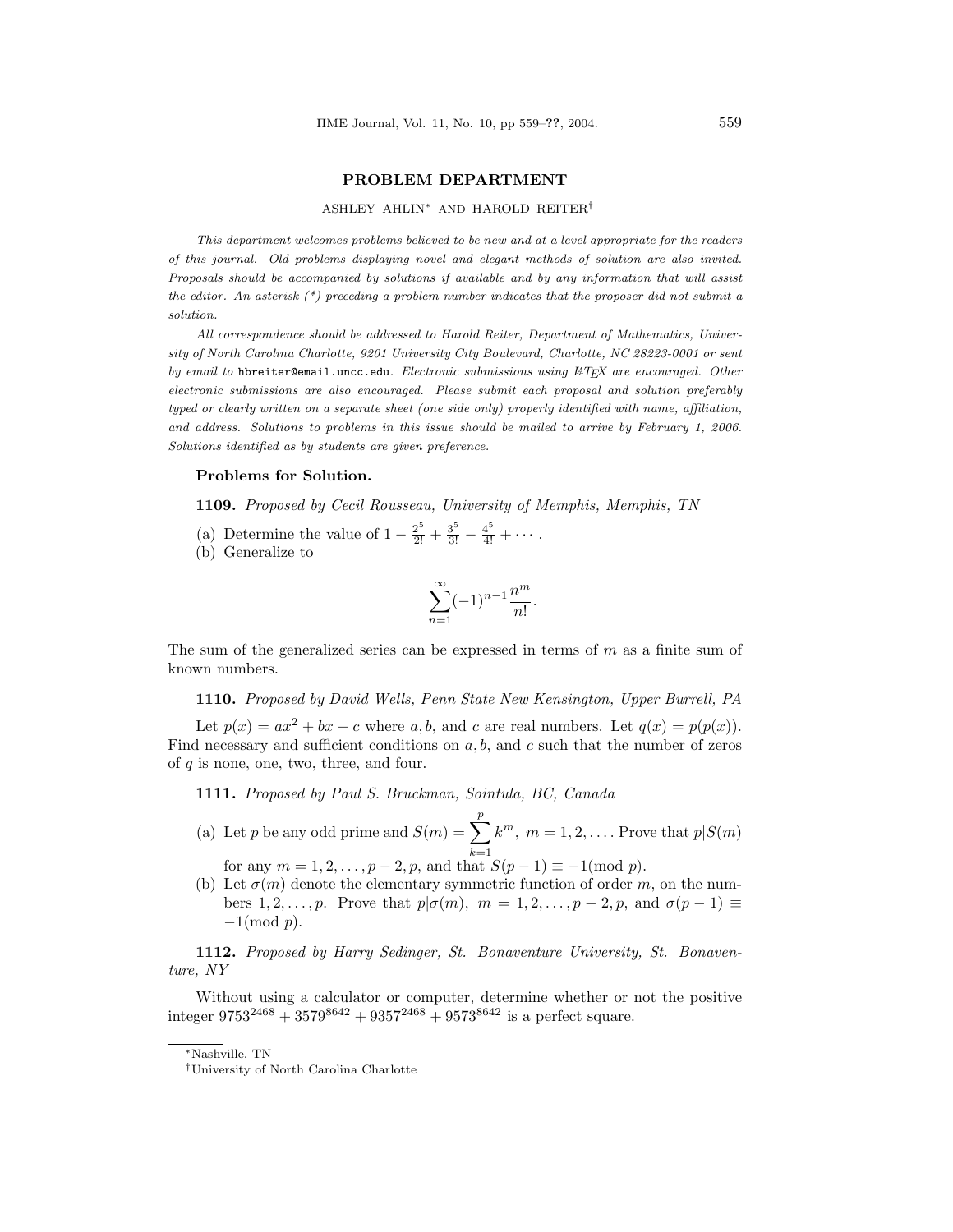1113. Proposed by Robert C. Gebhardt, Hopatcong, NJ

Find a closed form for each of the sums below, where the constant  $k > 1$  (not necessarily an integer):  $\sum_{n=1}^{\infty}$  $n=1$  $n^p$  $\frac{n}{k^n}$  for  $p = 1, 2, 3, 4$ , and 5.

1114. Proposed by Stas Molchanov, University of North Carolina Charlotte, Charlotte, NC

Does there exist a measurable subset  $M$  of  $[0,1]$  whose intersection with each open interval  $(a, b)$ ,  $0 < a < b < 1$ , is  $(b - a)/2$ ?

### 1115. Proposed by Nick Hobson, London, England

Is the number 256128000000000000000000001 prime or composite? No calculators allowed, of course.

### 1116. Proposed by Marcin Kuczma, University of Warsaw, Warsaw, Poland

Call a number "nice" if it can be represented as the sum of fourth powers of three positive integers. Let  $q[1]=3$ ,  $q[2]=18$ ,  $q[3]=33$ , ... be the increasing sequence of all nice numbers – and let  $q[q[4]]$  be nice and lucky and happy for you! Editor's note: this puzzle was sent to friends of the poser in December of a certain year as a gift. This is the second of several such problems we plan for this column.

### 1117. Proposed by the editors

Consider the  $a \times b \times c$  rectangular box built from abc unit cubes, where a, b, and c are positive integers. How many paths of length  $a + b + c$  are there from a fixed corner of the box to the corner farthest away along edges of the unit cubes that stay on the surface of the box?

1118. Proposed by Stanley Rabinowitz, MathPro Press, Chelmsford, MA

Prove that  $\sin 9^\circ + \cos 9^\circ = \frac{1}{2}$  $\sqrt{3 + \sqrt{5}}$ .

1119. Proposed by José Luis Díaz-Barrero, Barcelona, Spain

Let  $z \neq 1$  be a root of the equation  $z^n - 1 = 0$ . Prove that

$$
|(n-2)z2 - 2(n-1)z + n| \le \frac{(n-1)(2n-1)}{6}|z - 1|^{3}
$$

1120. Proposed by Arthur Holshouser, Charlotte, NC

Let S denote an 81 element set with a binary operation  $\circ$  satisfying

- 1.  $a \circ a = a$  for all  $a \in S$ ,
- 2.  $a \circ b = b \circ a$  for all  $a, b \in S$ , and
- 3.  $a \circ (b \circ a) = b$  for all  $a, b \in S$ .

Define a 3-element subset  $\{x, y, z\}$  to be a SET if  $x \circ y = z$ . Next let A denote a 20-element SET-less subset of S and let  $B = S \setminus A$ . Find the number of SETs in B.

1121. Proposed by Gus Mavrigian, Youngstown, OH

Suppose angles  $\alpha$  and  $\beta$  satisfy  $\frac{\sin \alpha + \sin \beta}{\cos \beta - \cos \alpha} =$ √ 3 and  $(\cos \beta - \cos \alpha) \neq 0$ . Show that  $\sin(3\alpha) + \sin(3\beta) = 0$ .